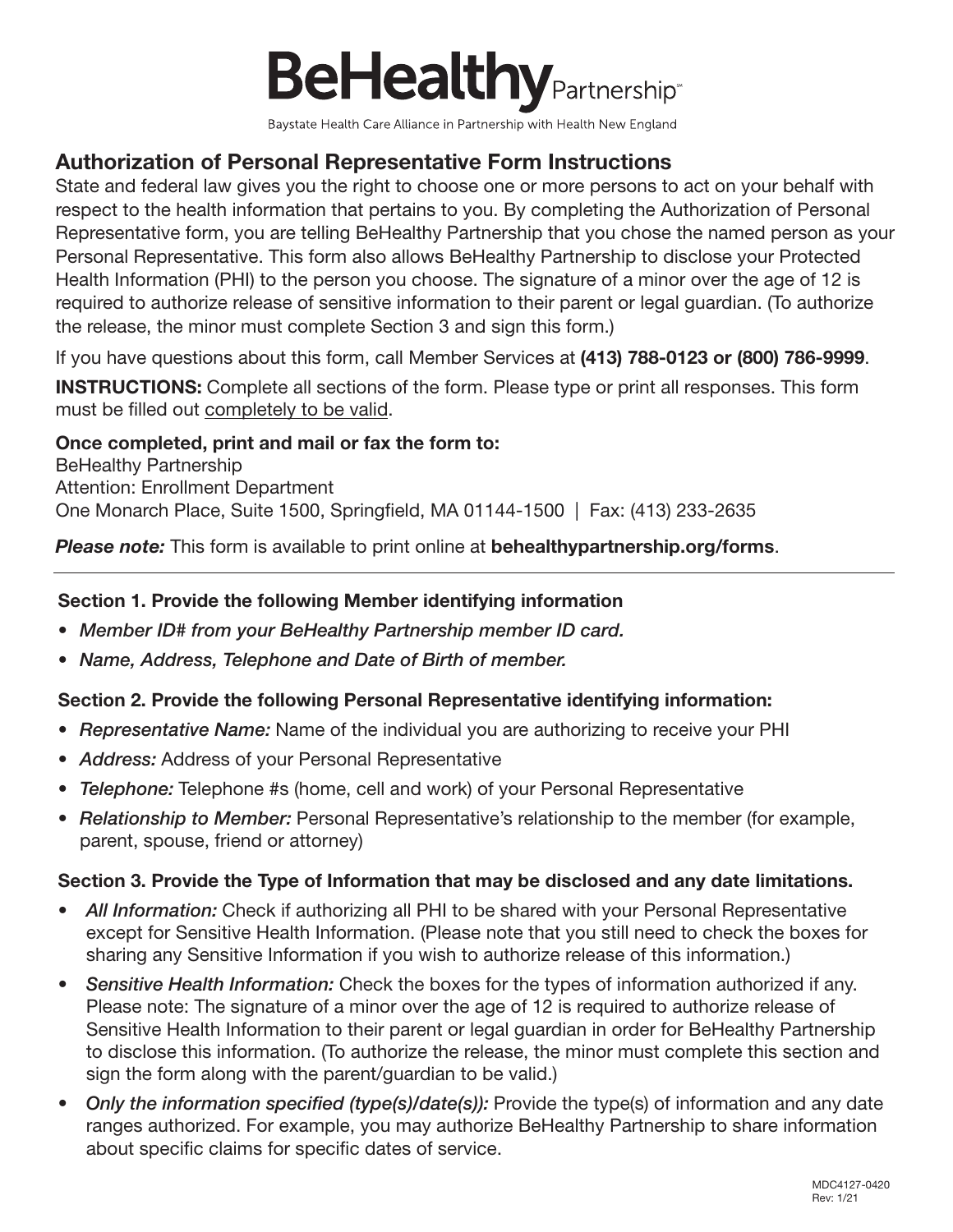#### Section 4. Provide the Purpose of the authorization.

- *• Any and all:* Check if you are authorizing disclosure for any and all reasons. Your Personal Representative shall have all of the rights and privileges that you have with respect to your health information, including, but not limited to, requesting authorization on your behalf for certain services, changing your Primary Care Provider, discussing your eligibility, billing or claims information, and requesting copies of your records.
- *• Grievance/Appeal:* Check if you are only authorizing disclosure to help with an appeal or grievance. Specify in Section 3 the type of information – for example, the name of the provider and the date(s) of the denied claim or authorization you wish to appeal. Such authorization shall include the right to view any documents, including medical records, related to this appeal.
- *• Other purpose (specify):* Specify other specific reasons for disclosure, for example, to "Help with my bill." Again, be sure to include any limits on what you want to allow us to discuss.

Section 5. Review the Terms of the Authorization and specify an end date, if appropriate. BeHealthy Partnership/Health New England has a record retention period of ten (10) years. If you do not provide an end date, this authorization will be valid for ten (10) years from the date signed. If you wish to end the authorization sooner, you must send us written notice to end the authorization. To revoke the authorization, the Revocation of Authorization form is available to print online at behealthypartnership.org/forms.

Section 6. Print, sign and date the form. (Please note: a minor over age 12 must sign the form here and complete Section 3 if the minor wishes to authorize a parent to receive Sensitive Information as noted above.)

Section 7. If the individual is a minor or is otherwise unable to sign (for example, due to incapacitation), the Personal Representative also needs to sign and complete this section. (If other than "parent," please attach documentation, such as court appointment, power of attorney, etc.)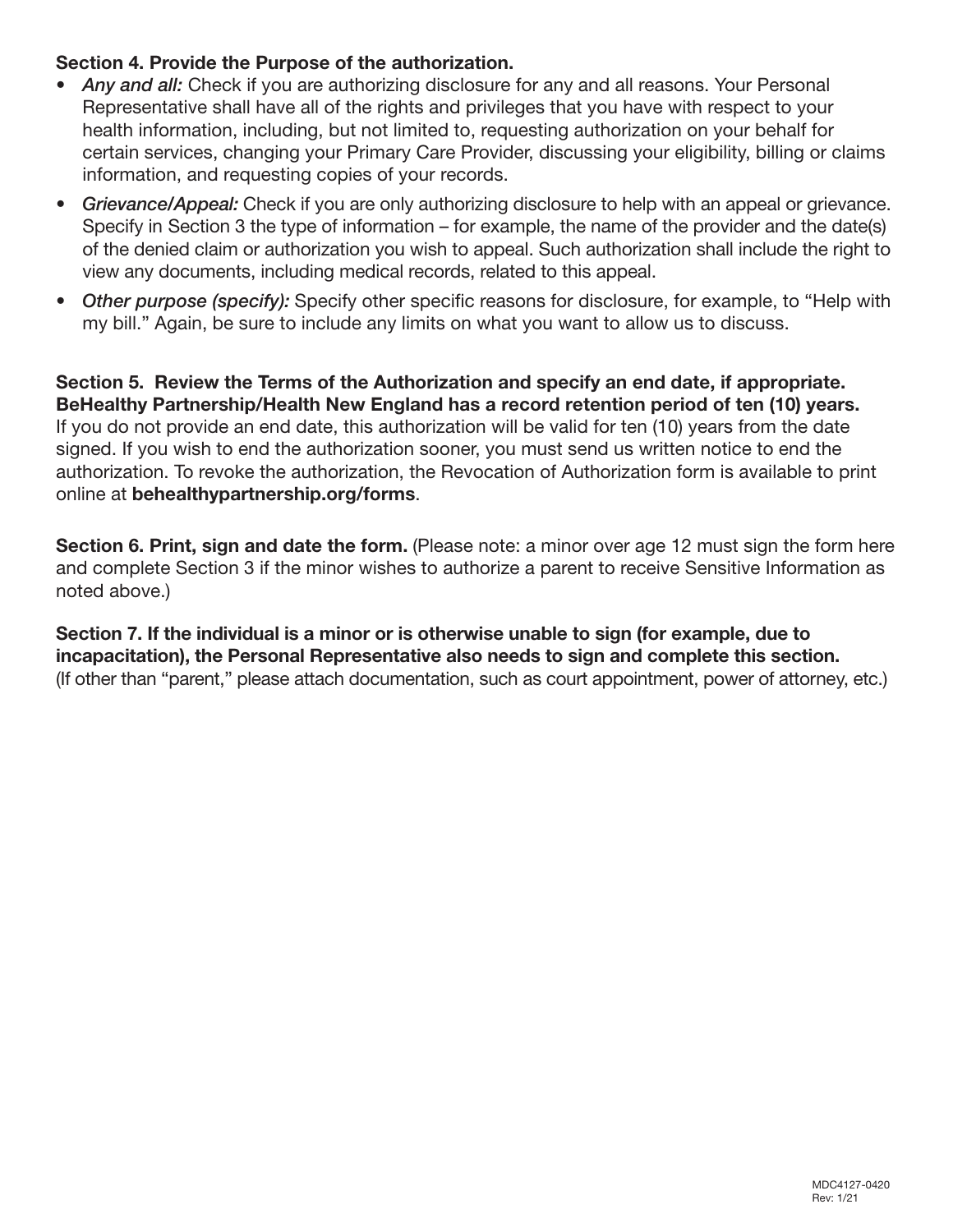# **BeHealthy Partnership**

Baystate Health Care Alliance in Partnership with Health New England

# AUTHORIZATION OF PERSONAL REPRESENTATIVE FORM

| 1. | Member ID # (BeHealthy Partnership card #):                                                                                                                                                                                                       |                        |       |                                         |                |                                                |  |
|----|---------------------------------------------------------------------------------------------------------------------------------------------------------------------------------------------------------------------------------------------------|------------------------|-------|-----------------------------------------|----------------|------------------------------------------------|--|
|    |                                                                                                                                                                                                                                                   |                        |       |                                         |                |                                                |  |
|    | Home Address:                                                                                                                                                                                                                                     |                        |       |                                         |                |                                                |  |
|    | Member Name:                                                                                                                                                                                                                                      |                        |       |                                         |                |                                                |  |
|    | Home Telephone:                                                                                                                                                                                                                                   |                        |       |                                         | Date of Birth: |                                                |  |
| 2. | <b>Representative Name:</b>                                                                                                                                                                                                                       |                        |       |                                         |                |                                                |  |
|    | Address:                                                                                                                                                                                                                                          |                        |       |                                         |                |                                                |  |
|    | Telephone:<br>Home:                                                                                                                                                                                                                               |                        | Cell: |                                         | Work:          |                                                |  |
|    | Relationship to Member:                                                                                                                                                                                                                           |                        |       |                                         |                |                                                |  |
| 3. | Provide the Type of Information that may be disclosed and any date limitations.<br>I authorize BeHealthy Partnership to disclose the following health information to my<br>Personal Representative: <u>□</u> All non-sensitive health information |                        |       |                                         |                |                                                |  |
|    | The following types of sensitive health information (check all that you authorize)*                                                                                                                                                               |                        |       |                                         |                |                                                |  |
|    | Abortion                                                                                                                                                                                                                                          |                        |       | Alcohol/Substance Abuse   Mental Health |                | $\Box$ Pregnancy                               |  |
|    | AIDS/HIV                                                                                                                                                                                                                                          | <b>Genetic Testing</b> |       |                                         |                | Physical Abuse   Sexually Transmitted Diseases |  |
|    | Only the information specified (type(s)/date(s)):                                                                                                                                                                                                 |                        |       |                                         |                |                                                |  |
|    |                                                                                                                                                                                                                                                   |                        |       |                                         |                |                                                |  |
|    |                                                                                                                                                                                                                                                   |                        |       |                                         |                |                                                |  |
|    | *Members age 12 or older must specifically authorize each type of Sensitive Health Information<br>that can be disclosed.                                                                                                                          |                        |       |                                         |                |                                                |  |
| 4. | Other: (Specify below)<br>Purpose: Sany and all<br><b>Grievance/Appeal only</b>                                                                                                                                                                   |                        |       |                                         |                |                                                |  |
|    |                                                                                                                                                                                                                                                   |                        |       |                                         |                |                                                |  |
|    |                                                                                                                                                                                                                                                   |                        |       |                                         |                |                                                |  |
|    |                                                                                                                                                                                                                                                   |                        |       |                                         |                |                                                |  |
| 5. | <b>Terms of this Authorization:</b>                                                                                                                                                                                                               |                        |       |                                         |                |                                                |  |
|    | a. I understand that once my information is disclosed to my Personal Representative,<br>BeHealthy Partnership cannot guarantee that my Personal Representative will not redisclose                                                                |                        |       |                                         |                |                                                |  |
|    | my health information to a third party, and that state and federal laws may no longer protect                                                                                                                                                     |                        |       |                                         |                |                                                |  |
|    | such information.<br>b. I understand that I may refuse to sign or may revoke (at any time) this Authorization for any                                                                                                                             |                        |       |                                         |                |                                                |  |
|    | reason and that such refusal or revocation will not affect the commencement, continuation<br>or quality of BeHealthy Partnership's treatment of me, enrollment in the health plan, or                                                             |                        |       |                                         |                |                                                |  |
|    | eligibility for benefits.<br>Section 5 continues on next page                                                                                                                                                                                     |                        |       |                                         |                |                                                |  |